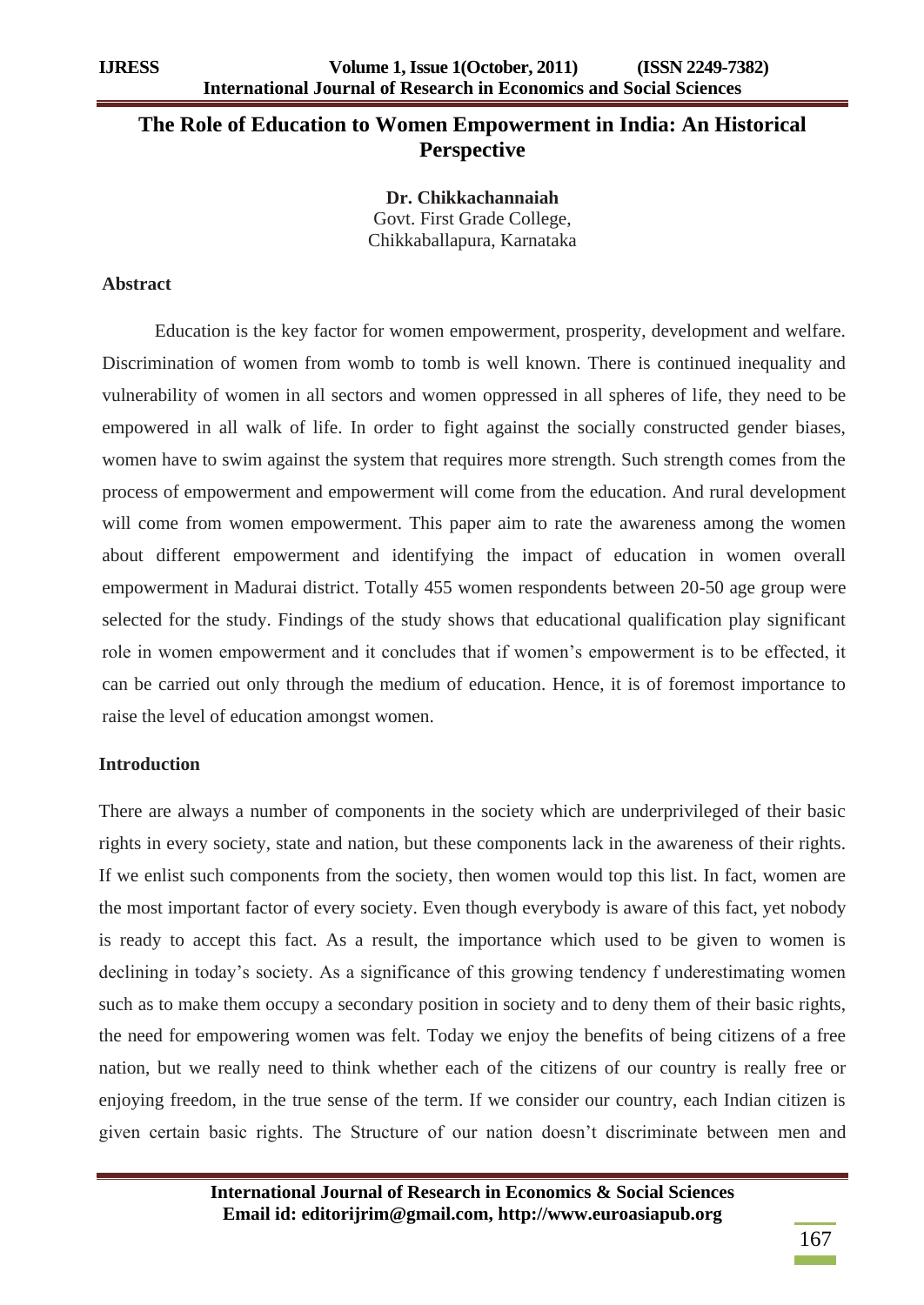women, but our society has destitute women of certain basic rights, which were bestowed upon them by our Constitution. Due to such current situation, it was needed to make women free from all the fetters and to empower them as well. This is nothing but empowerment of women.

Women"s empowerment is not limited only for the Indian society. If we deliberate the global aspect in this regard, we see that women are being given equal treatment in enveloped nations. In fact, if we take a recollection of history, we come to know that women have always been given secondary position in society, but the difference between men and women created by the Nature is but natural. It is education through which we realize this fact. When American women realized this, they opposed this unfairness which was meted out to them by way of a huge movement, through which they asked for equal rights. For eliminating this injustice, the UNO (United Nations" Organization) framed an agreement which is called "The Convention on the Elimination of all Forms of Discrimination against Women" (CEDAW), which further led to the formation of Women"s Commission.

### **Literature Review**

The term empowerment has been overused, misused, and co-opted (Stromquist, 2002; Stackiand Monkman, 2003). It is commonly deployed as a synonym for enabling, participating, and speaking out. The notion that education leads to women"s empowerment has gained popularity, although we still have much to learn about how education actually empowers women (Stromquist, 2002; DaCosta, 2008; Murphy- Graham, 2008). Nevertheless, in the past 10 years, the goal of women's empowerment (often linked with women's education) has received serious attention, as well as funding by donors and international agencies (Unterhalter, 2007; Mosedale, 2005; Malhotra et al., 2002; Papart et al., 2002; Oxaal and Baden, 1997). Despite its widespread use and occasional abuse, there is some agreement (e.g. Kabeer, 1999; Malhotra et al., 2002; Mosedale, 2005) that empowerment: At the core of the word empowerment is "power". Therefore in conceptualizing empowerment I draw on previous scholarship on the theme, as well as feminist scholarship that views power as capacity (Karlberg, 2005). Hartstock (1983), commenting on the feminist Theory of power, describe show "women"s stress on power not as domination but as capacity, on power as a capacity of the community as a whole, suggests that women"s experience of connection and relation have more consequences for understandings of power and may hold resources for a more laboratory understanding." The idea of power as capacity is at the core of the conceptualization of empowerment in this article, where I view women"s empowerment as a process through which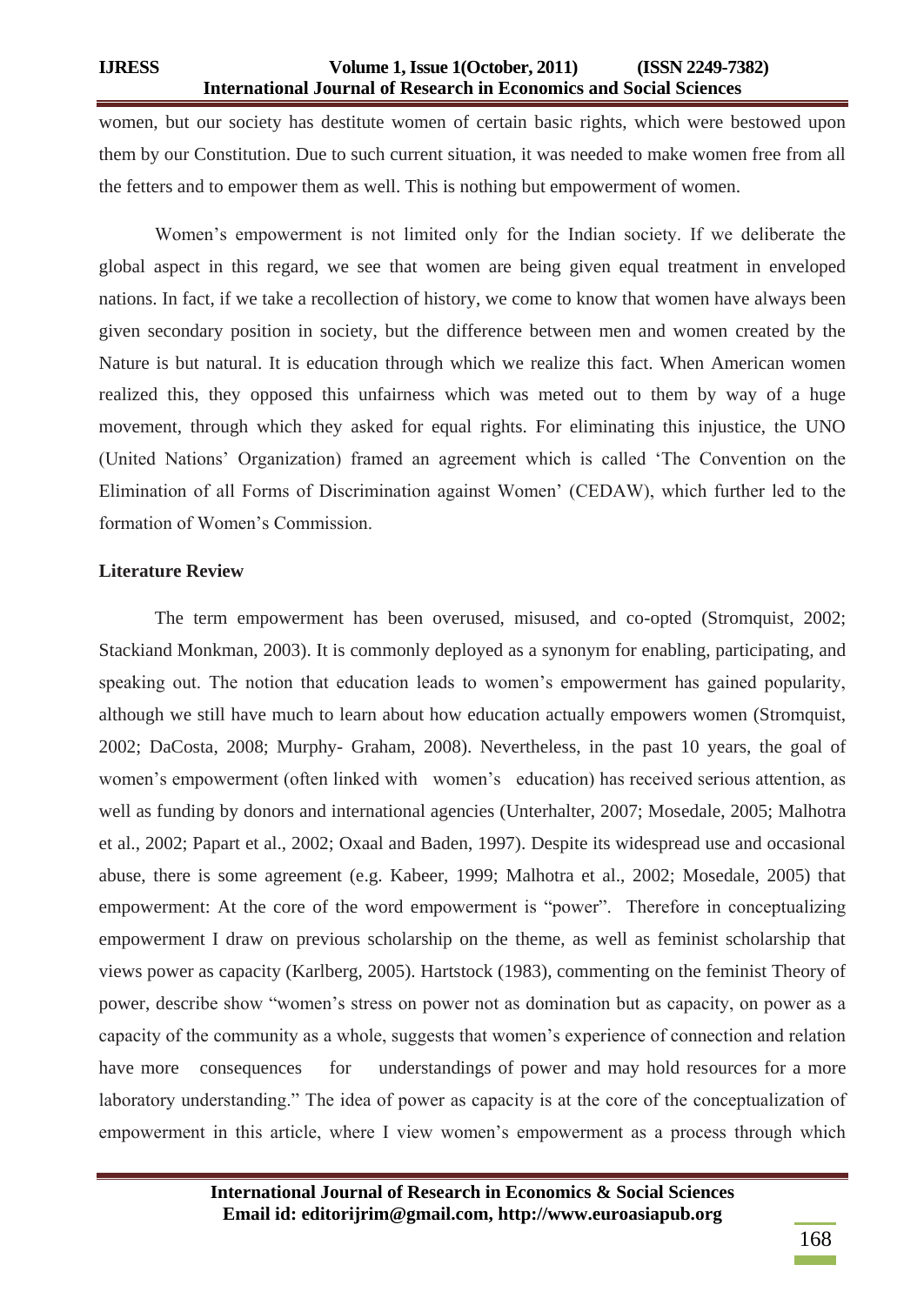women come to recognize their worth, their "power within" (Kabeer, 1994), and begin to participate on equal terms with men in efforts to dismantle patriarchy and promote social and economic development. Women"s empowerment is not an end in and of itself, but a pivotal step towards establishing gender equality. In part, gender equality is manifest through a just and equitable sharing of responsibilities by men and women. Gender equality is not synonymous with gender parity, and does not mean that men and women are the same or need to split work exactly in half. Rather, it characterizes social conditions and relationships in which ha vision of mutuality and co-operation shapes interactions and enables men and women to reach their full potential (hooks, 2000).

Education is considered the most important tool for empowering women in society. It is not only limited to developing the personality of an individual but also plays an important role in economic, social and cultural development. The UNESCO put its effort to achieve equal opportunity of education regardless of age, gender, race or any other difference in social and economic status.

A number of studies have revealed that uneducated women have high-level morality, low potential for earning, poor dietary status and little independence in the household. The lack of education also has a drastic effect on the health and well-being of the kids. In India, the infant mortality rate was negatively related to the mother"s educational level. In addition, the absence of education can bring a negative change in the country"s development.

Women"s education is a multi-faceted factor that can be held responsible for the low rate of education among women in India. The factors like social, demographic, political and economic are the backbone of low or high literacy rate. The low acceptance of girls in schools is one of the main reasons, which hurdles in the way of women"s liberation in India. According to reliable sources, 50% of all girls have never been to school. Whereas, two out of ten girls of the age 6 to 11 years have not yet enrolled in schools.

The role of women in the education system can play a big part in society. The factors like cultural, social, political and technological changes in the world have revolutionized the education and social life of women. If schools for female raise human capital, economic growth and productivity as that of male schooling, the women"s disadvantage in education is economically wasteful. Studies have shown that the rate of economic growth from women"s education matches with those from men's education.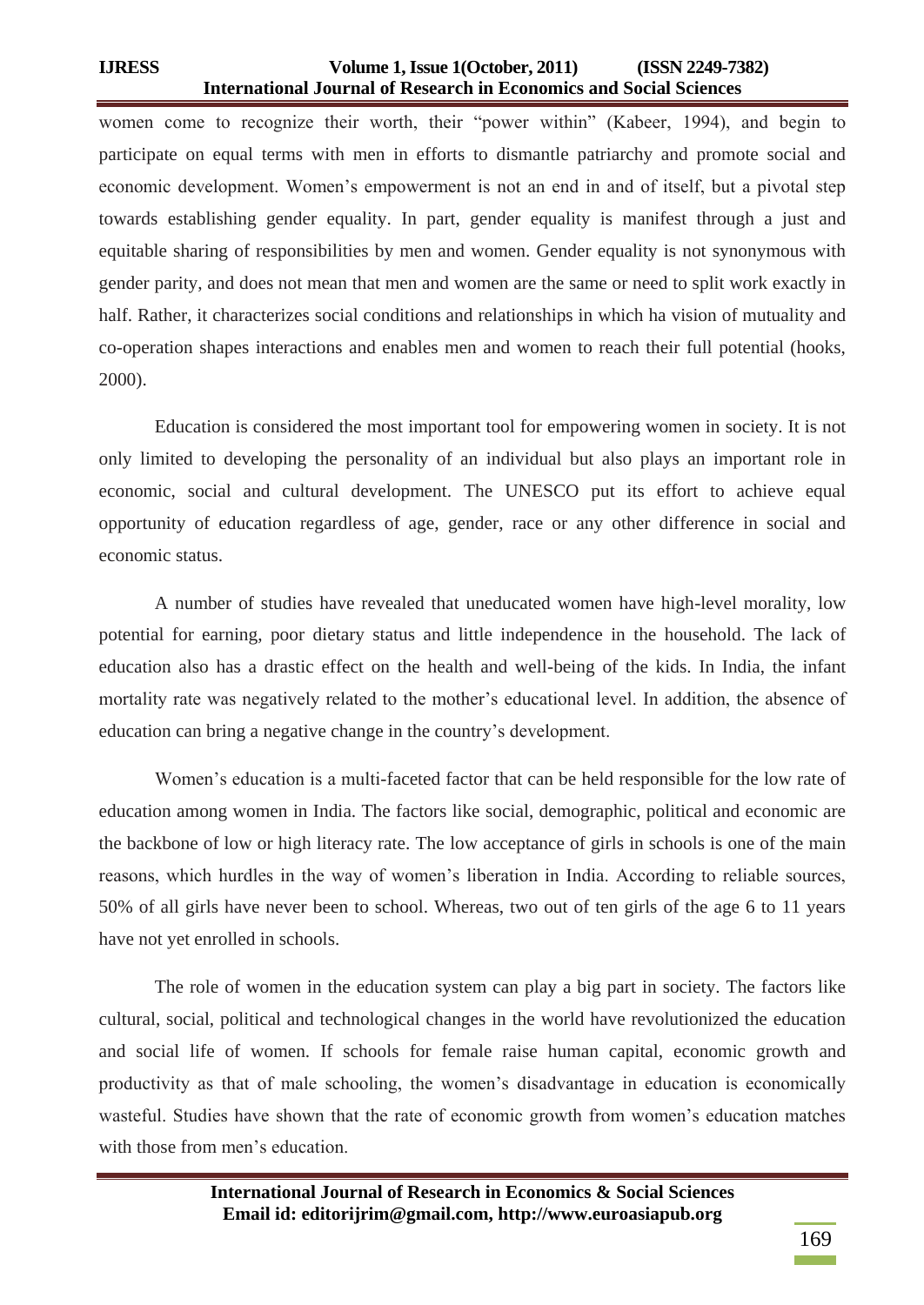Women empowerment is a pivotal part of any society, state or country. It is a woman who plays a dominant role in the basic life of a child. Women are an important section of our society. Education as a means of empowerment of women can bring about a positive attitudinal change. It is, therefore, crucial for the socioeconomic and political progress of India. The Constitution of India empowers the state to adopt affirmative measures for promoting ways and means to empower women. Education significantly makes difference in the lives of women.

# **Hypothesis of The Study**

- **1.** There is no significant difference exist between educational qualifications with regards to different types of empowerments.
- 2. Different level of empowerments doesn't play significant role in predicting over all empowerment.

# **Methodology:**

Researcher used convenient sampling method for data collection and well-structured questionnaire was used data collection tool. Using survey method researcher collects the questionnaires with help of well-trained research associates. Respondents were asked to select the options based on their opinions in 5 point Likert scale (1-Strongly disagree to 5-Strongly agree). The research instrument includes questions related with different type of empowerment like personal empowerment, educational empowerment, economic empowerment, social empowerment, psychological empowerment, technical empowerment, political empowerment and demographic characteristics like age, educational qualification, family income, employment type and marital status.

# **Educational Equality**

Another area in which women"s equality has shown a major improvement as a result of adult literacy programs is the area of enrolment of boys and girls in schools. As a result of higher participation of women in literacy campaigns, the gender gap in literacy levels is gradually getting reduced. Even more significant is the fact that disparity in enrolment of boys and girls in neoliterate households is much lowered compared to the non-literate householders. The world has achieved equality in primary education between girls and boys. But few countries have achieved that target at all levels of education. The political participation of women keeps increasing. In January 2014, in 46 countries more than 30% of members of parliament in at least one chamber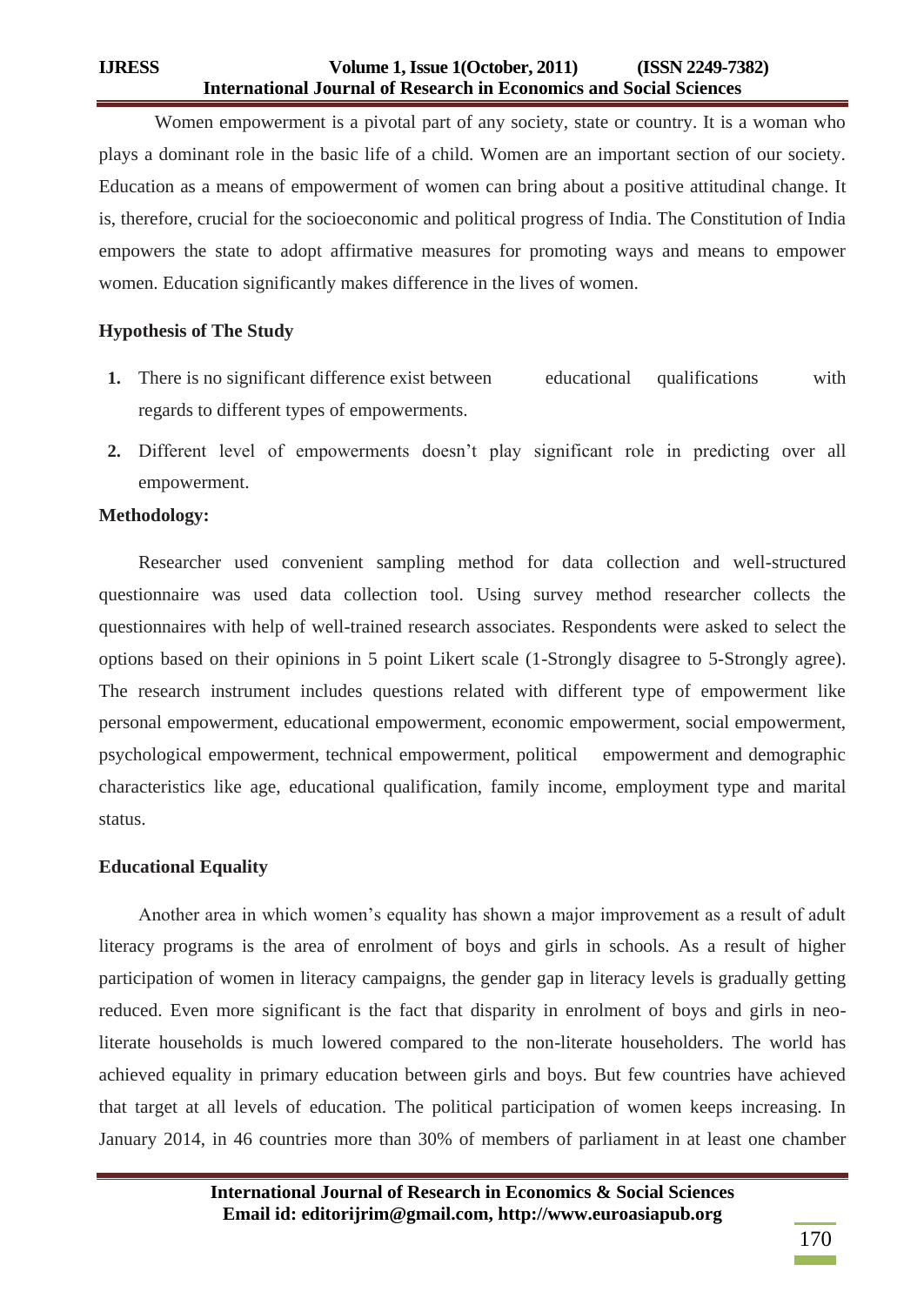were women. In many countries, gender in equality persists and women continue to face discrimination in access to education, work and economic assets, and participation in government. Women and girls face barriers and disadvantages in every sector in which we work.

Around the world 62 million girls are not in school. Globally, 1 in 3 women will experience gender-based violence in her lifetime. In the developing world, 1 in 7 girls is married before her 15th birthday, with some child brides as young as 8 or 9. Each year more than 287,000 women, 99 percent of them in developing countries, die from pregnancy and childbirth-related complications. While women make up more than 40 percent of the agriculture labour force only 3 to 20 percent are landholders. In Africa, women owned enterprises make up as little as 10 percent of all businesses. In South Asia, that number is only 3 percent. And despite representing half the global population, women compromise less than 20 percent of the world"s legislators. Putting women and girls on equal footing with men and boys have the power to transform every sector in which we work. The gender equality and women"s empowerment isn"t a part of development but at the core of development. To get rid of this we have to make some educational awareness programmes on gender equality and women empowerment for cementing our commitment to supporting women and girls.

### **Conclusion**

Present study suggests that General awareness programme should be taken among the women of rural area to sensitizes them about the modern development of science and technology so that they could give up superstitious believes and attitudes. Women of rural areas should be trained up in different vocational courses like handloom and textile, poultry farms, fish farming, piggery, dairy farm, food and nutrition, fashion and designing, beauty parlour etc. Women reservation policy should strictly be maintained in all aspects like appointment in govt. and semi govt. offices, admission in to the educational institutions, participating in the politics etc.

This study concludes that mostly gender barriers still continue particularly on rural area. Research area covers more number of rural areas. Due to current socio economic constrains in rural area, the potential of women has not been fully utilized and further pushed back into the social hierarchy. Most of the educated women feel that, they can able to achieve more than men. But inbuilt idea that women are capable of doing less work than men and less Efficient than men. The lack of education becomes the obstacles in getting empowerment. Taking an overview of all the above aspects, we come to know that the transformation is very much needed, accepting at the same